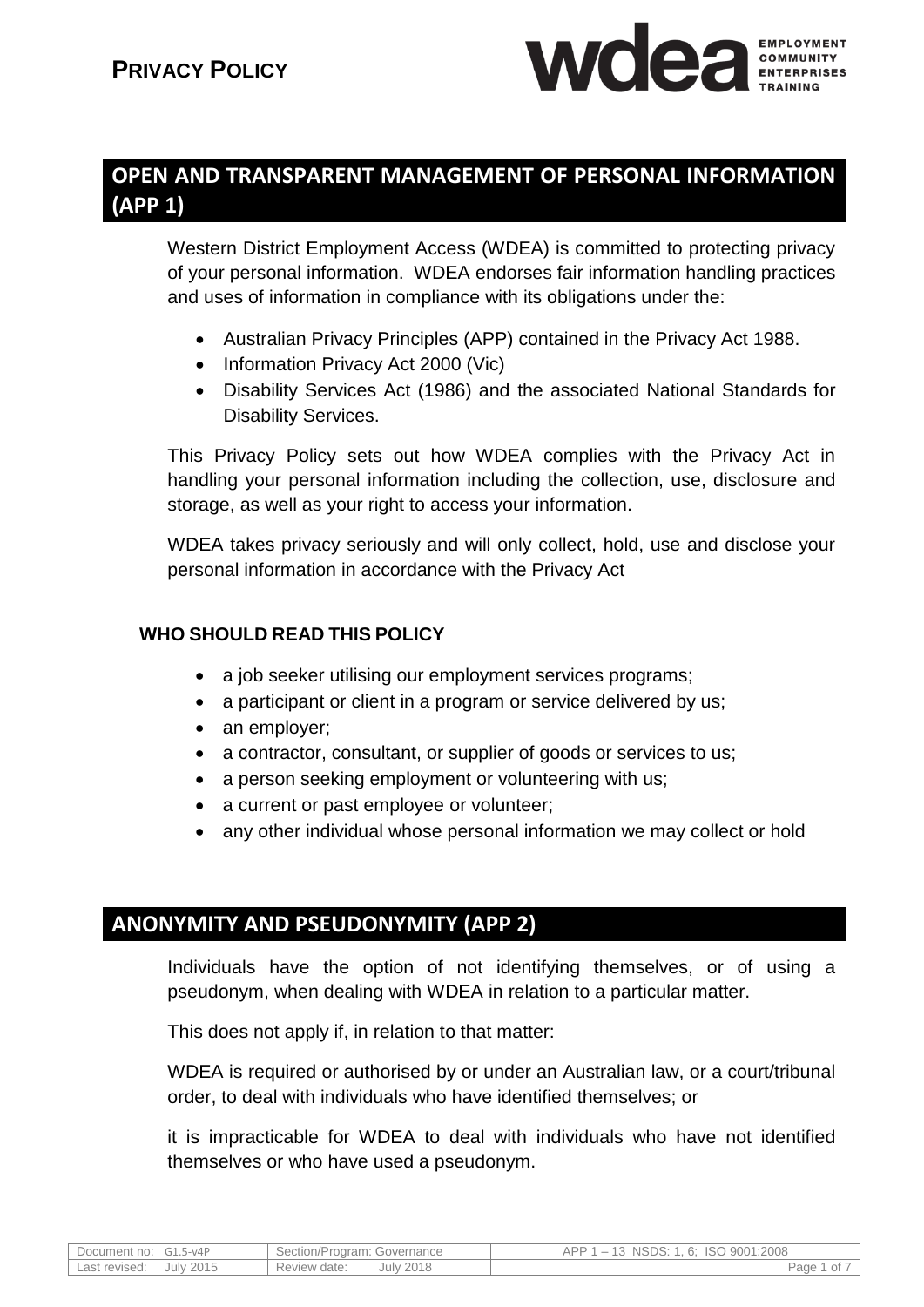

## **COLLECTION OF SOLICITED PERSONAL INFORMATION (APP-3)**

WDEA will only collect information which is reasonably necessary for our functions and activities in providing employment and associated services.

WDEA collects your personal information directly from you when you register for one of our services or when you update your personal details. There may be circumstances where personal information comes from a third party, such as a government department, if you have agreed or would reasonably expect your personal information to be collected in this way.

There are many ways we seek information from you, or validate the information we hold. It might be when you fill out a form for us, or during a phone-call, made an enquiry through our website or attended one of our offices.

#### **KINDS OF PERSONAL AND SENSITIVE INFORMATION COLLECTED AND HELD:**

WDEA may hold the following kinds of personal information (which will vary depending on the service information requirements).

- Name, address and contact details (eg. phone, email, fax)
- Information about your personal circumstances (eg. Maritial status, age, gender, occupation, accommodation)
- Information about your identity (eg. Date of birth, country of birth, drivers licence, visa details, birth certificates)
- Information about your employment (eq. Work history, referee comments, remuneration)
- Information about your background (eg educational qualifications, the languages you speak and your English proficiency)
- Government identifiers (eg Centrelink Reference Number or Tax File number)
- Your racial or ethnic origin
- Your health (including information about your medical history and any disability or injury you may have)
- Any criminal record you may have

WDEA recognizes that the nature of our services means that much of the information we collect and handle is particularly sensitive.

Jobseekers, clients and participants will be asked to confirm that you have read this privacy statement prior to WDEA proceeding with your registration to our service. These are confirmed through Service Consent forms. This will enable WDEA to:

- Determine if you are eligible to take part in the service you wish to register for
- Give you employment opportunities

| Document no: G1.5-y4P |           | Section/Program: Governance | APP 1 - 13 NSDS: 1, 6; ISO 9001:2008 |
|-----------------------|-----------|-----------------------------|--------------------------------------|
| Last revised:         | July 2015 | July 2018<br>Review date:   | Page 2 of                            |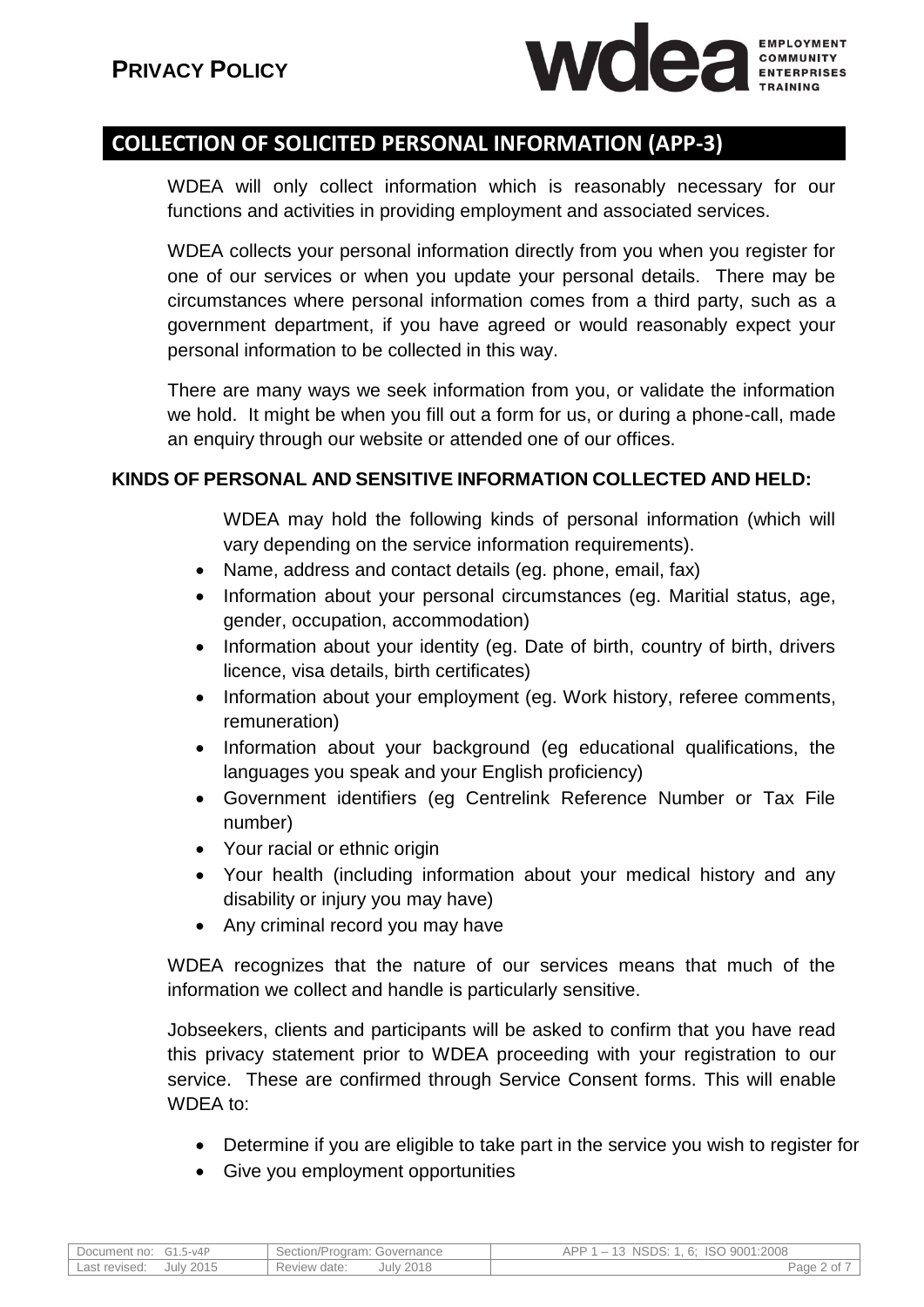# **PRIVACY POLICY**



- Assist in resolving complaints made by you
- Include you in surveys conducted by WDEA
- Assist in administration of our programs.
- Help improve our service to job seekers

#### **COLLECTING PERSONAL INFORMATION FROM CHILDREN AND YOUNG PEOPLE**

In carrying out our functions and activities we may collect personal information about children and young people, either directly from them, through their parents or guardians, or from their education providers. Where children and young people are over the age of 16, our general policy is to collect information directly from them as they are likely to have the capacity to understand any privacy notices provided to them and to give informed consent to collection. For children under the age of 16, or where capacity to provide consent is an issue, our policy is that a parent or guardian will be notified and their consent sought.

## **COLLECTION OF UNSOLICITED INFORMATION (APP-4)**

Sometimes personal information is not sought by us, but is delivered or sent to us by either the individual or a third party without prior request.

Where unsolicited information is received by us, we will, within a reasonable period, determine whether that information is directly related to one or more of our functions or activities. If this cannot be determined, we will, as soon as practicable, destroy or de-identify the information. If it is related, we will handle the information the same way we do with other information we seek from jobseekers, clients, customers or stakeholders.

# **NOTIFICATION OF THE COLLECTION OF PERSONAL INFORMATION (APP-5)**

When personal information is received from you, we shall take reasonable steps to ensure you understand how and why we have collected the information, and who we may disclose this to. We will also inform you of how you can access your information, seek correction of your information or how to make a complaint if you are unsatisfied with our service.

On various occasions, WDEA collects information from a third party, when this occurs WDEA will take all the reasonable steps to ensure you are notified or that consent has been given.

| Document no: G1.5-y4P |           | Section/Program: Governance | APP 1-13 NSDS: 1, 6: ISO 9001:2008 |
|-----------------------|-----------|-----------------------------|------------------------------------|
| Last revised:         | July 2015 | July 2018<br>Review date:   | Page 3 of                          |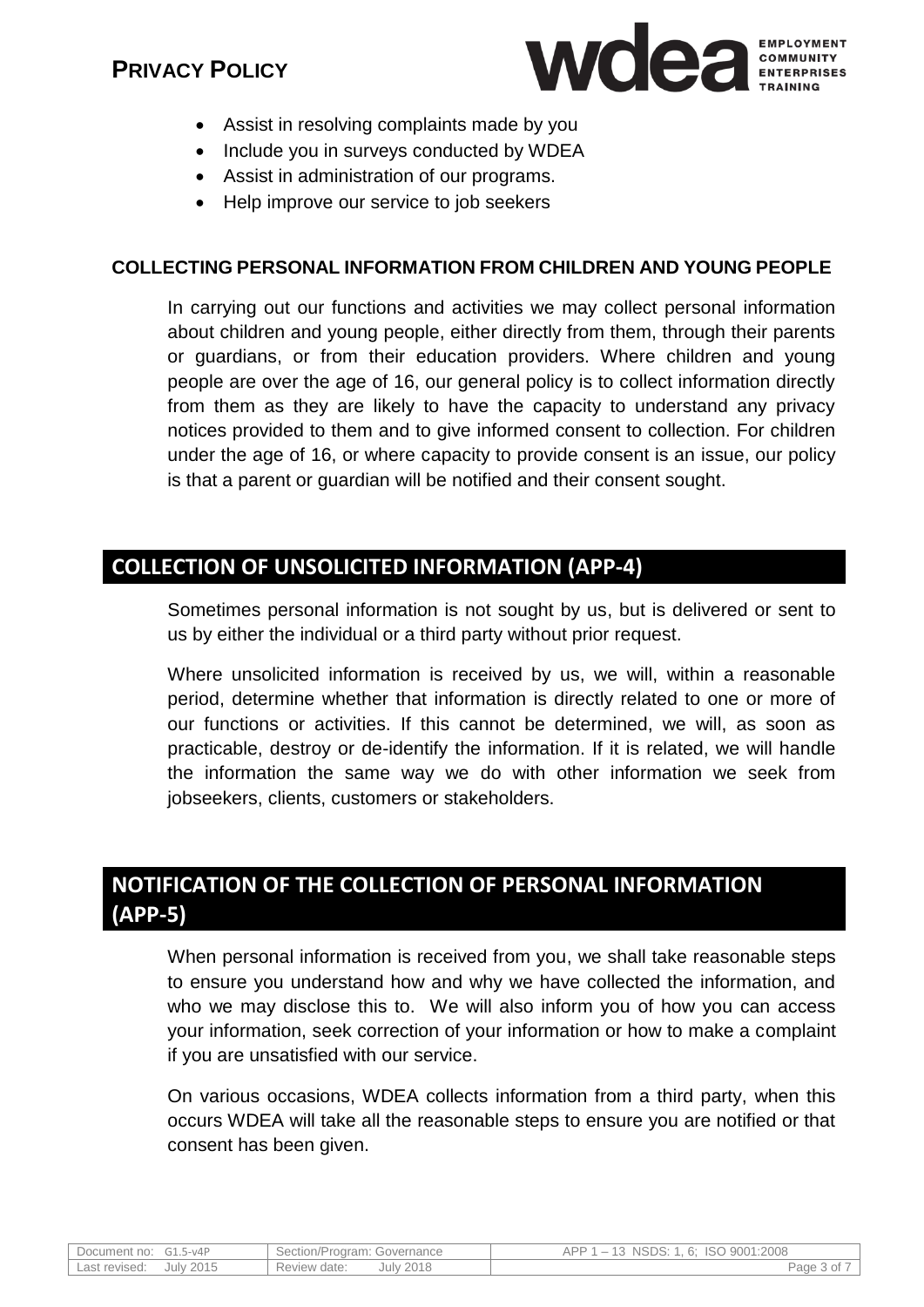

## **USE OR DISCLOSURE OF PERSONAL INFORMATION (APP-6)**

WDEA collects personal information through a variety of different methods including:

- Paper-based forms
- Electronic forms (including on-line forms)
- Face to face meetings
- Telephone, fax and email communications
- Interaction through WDEA web site and WDEA Social media

WDEA uses and discloses personal information only for the primary purpose, a directly relate purpose, or for another purpose with the person's consent (unless otherwise required or authorized by law)

Possible exemptions include but are not limited to:

- Consent has been given for a secondary use or disclosure
- Reasonably expect WDEA to disclose their personal information for the purpose of their primary collection, or in the case of sensitive information, will directly relate to their primary purpose.
- Disclosure is required or authorized by or under an Australian law or a court/tribunal order.
- Likely secondary purposes for which we may use or disclose your personal information including but are not limited to: quality assurance, auditing, reporting, research, evaluation and analysis, and promotional purposes

# **DIRECT MARKETING (APP-7)**

WDEA will not use or disclose personal information for the purpose of direct marketing, unless.

- a) WDEA collected the information from the individual; and
- b) the individual would reasonably expect us to use or disclose the information for that purpose; and
- c) We provides a simple means by which the individual may easily request not to receive direct marketing communications from the organisation; and
- d) the individual has not made such a request to us.

| Document no: G1.5-y4P      | Section/Program: Governance | APP 1-13 NSDS: 1, 6; ISO 9001:2008 |
|----------------------------|-----------------------------|------------------------------------|
| July 2015<br>Last revised: | July 2018<br>Review date:   | Page 4 of 7                        |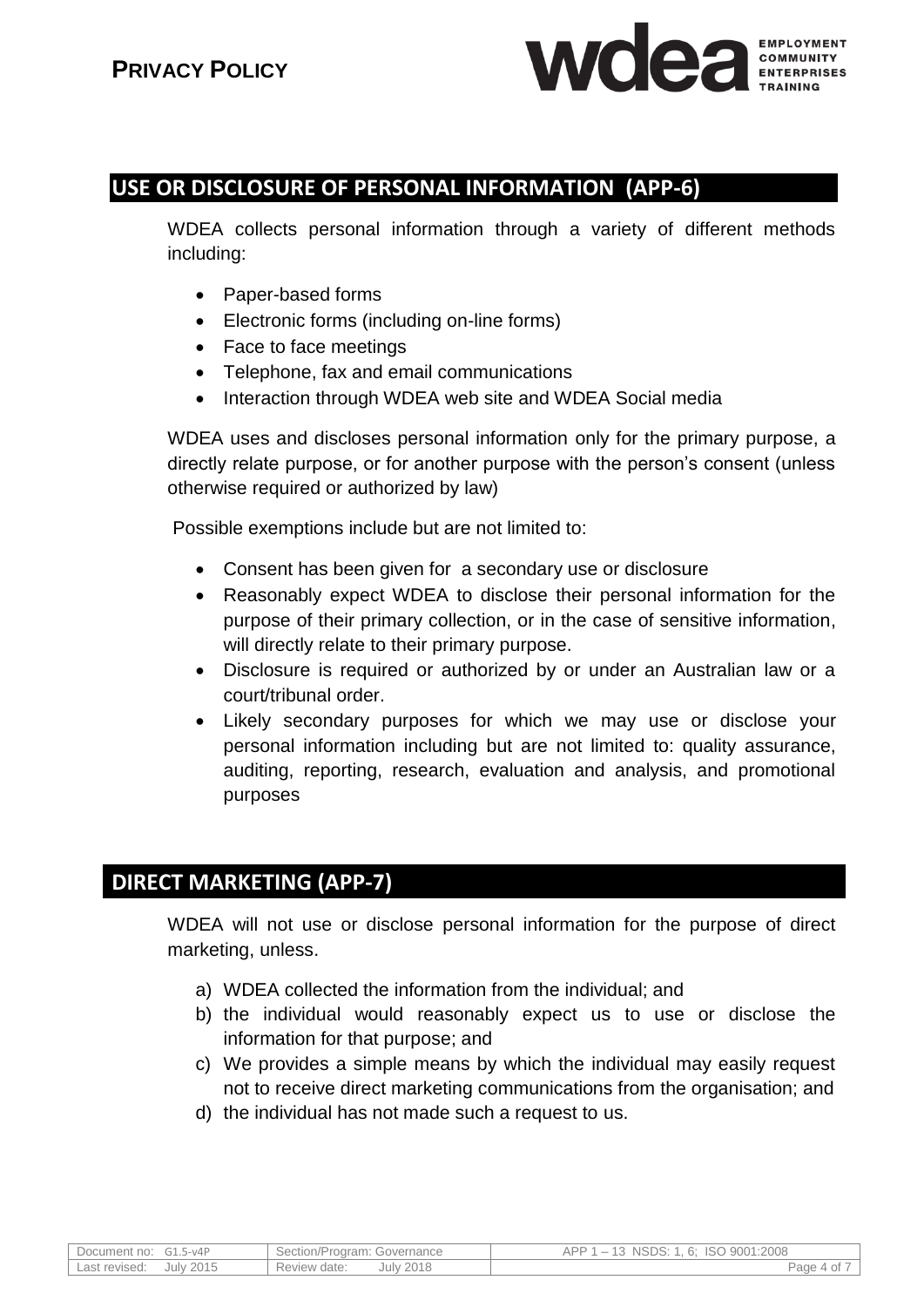

## **CROSS-BORDER DISCLOSURE OF PERSONAL INFORMATION (APP-8)**

WDEA will not disclose your personal information to an overseas recipient unless disclosure is reasonably necessary for an enforcement related activity conducted by, or on behalf of, an enforcement body.

WDEA will obtain consent for the publication on the internet of material which may contain personal information, such as WDEA reports and other documents; photographs, video recordings and audio recordings; and posts and comments on our social media platforms.

# **ADOPTION, USE OR DISCLOSURE OF GOVERNMENT RELATED IDENTIFIERS (APP-9)**

WDEA will take all reasonable steps to ensure they will not adopt a government related identifier (eg Medicare or tax file number) of an individual as their own identifier, or use or disclose a government related identifier of an individual unless:

- e) the use or disclosure of the identifier is reasonably necessary for the organisation to verify the identity of the individual for the purposes of the organisation's activities or functions; or
- f) the use or disclosure of the identifier is reasonably necessary for the organisation to fulfil its obligations to an agency or a State or Territory authority; or
- g) the use or disclosure of the identifier is required or authorised by or under an Australian law or a court/tribunal order;

## **QUALITY OF PERSONAL INFORMATION (APP 10)**

WDEA will ensure steps are taken, as are reasonable in the circumstances to ensure that the personal information it collects, uses or discloses is accurate, upto-date, complete and relevant.

These steps include responding to requests to correct personal information when it is reasonable and appropriate to do so.

Audits and internal quality inspections are also conducted from time to time to ensure the accuracy and integrity of information, and any systemic data quality issues are identified and resolved promptly.

| Document no: G1.5-y4P      | Section/Program: Governance | APP 1-13 NSDS: 1, 6; ISO 9001:2008 |
|----------------------------|-----------------------------|------------------------------------|
| July 2015<br>Last revised: | July 2018<br>Review date:   | Page 5 of 7                        |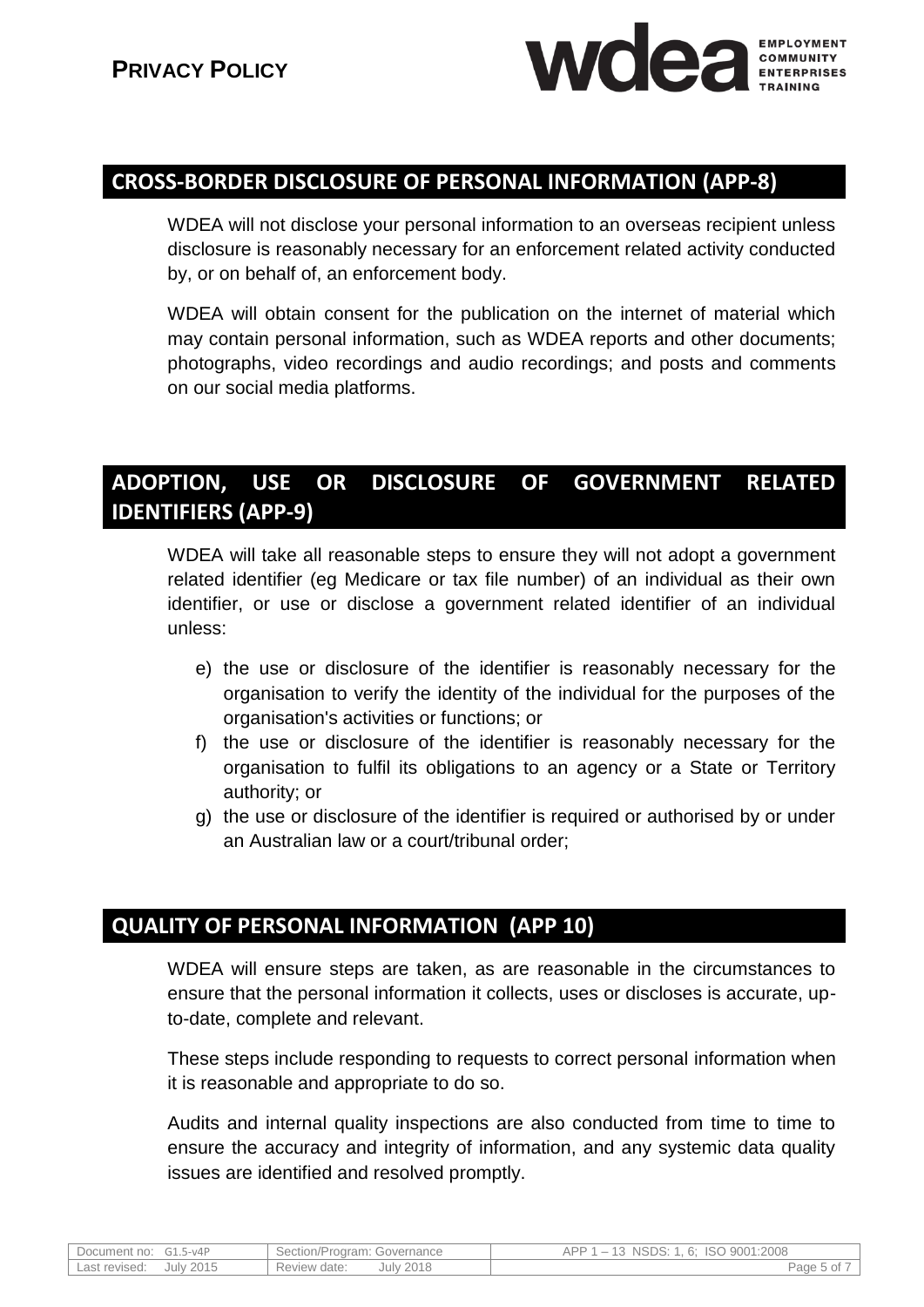

### **SECURITY OF PERSONAL INFORMATION (APP 11)**

WDEA uses technology and security policies, rules and measures to protect the personal information that we have under our control. However, you should be aware that there are risks in transmitting information across the internet. So while we strive to protect such information, we cannot ensure or warrant the security of any information transmitted to us online and individuals do so at their own risk. Once any personal information comes into our possession we will take reasonable steps to protect that information from misuse and loss an from unauthorised access, modification and disclosure.

Access to your personal information held by us is restricted to authorised persons who are WDEA employees or contractors.

We will remove personal information from our system where it is no longer required (except where archiving is required and in order to fulfil our obligations under the Public Records Act 1973 (Vic).

#### **ACCIDENTAL OR UNAUTHORISED DISCLOSURE OF PERSONAL INFORMATION**

WDEA takes seriously and will deal promptly to any accidental or unauthorised disclosure of personal information. WDEA will follow the reference guidelines.

Reference: [http://www.oaic.gov.au/privacy/privacy-resources/privacy](http://www.oaic.gov.au/privacy/privacy-resources/privacy-guides/data-breach-notification-a-guide-to-handling-personal-information-security-breaches)[guides/data-breach-notification-a-guide-to-handling-personal-information](http://www.oaic.gov.au/privacy/privacy-resources/privacy-guides/data-breach-notification-a-guide-to-handling-personal-information-security-breaches)[security-breaches](http://www.oaic.gov.au/privacy/privacy-resources/privacy-guides/data-breach-notification-a-guide-to-handling-personal-information-security-breaches)

### **ACCESS TO PERSONAL INFORMATION (APP 12)**

You have a right under the Privacy Act to access personal information we hold about you. If you request access to, or correction of your personal information, we will respond within a reasonable period after the request has been made.

However, while the Privacy Act requires that we give you access to your personal information upon request, it does set out circumstances in which we may refuse to give you access or decline to correct your personal information.

(Reference to App12 sub clause 12.3 of the Australian Privacy Principles).

If we refuse to give you access or make corrections to your personal information, we will provide you with a written notice, including WDEA's Complaint Management procedures, which, among other things, gives our reasons for refusing your request.

For information requesting access to or correction of your personal information please complete our [Freedom of Information Form](file://///wdea.local/shares/company%20shared%20folders/Operations%20Manual%20-%2020SEP2010/eProcedures/Quality%20Management/Document%20control/3.12%20-%20Information%20Access%20Request%20Form%20v3.doc) and forward to WDEA.

| Document no: G1.5-v4P             | Section/Program: Governance | - 13 NSDS: 1.6: ISO 9001:2008 |
|-----------------------------------|-----------------------------|-------------------------------|
| <b>July 2015</b><br>Last revised: | July 2018<br>Review date:   | Page u                        |